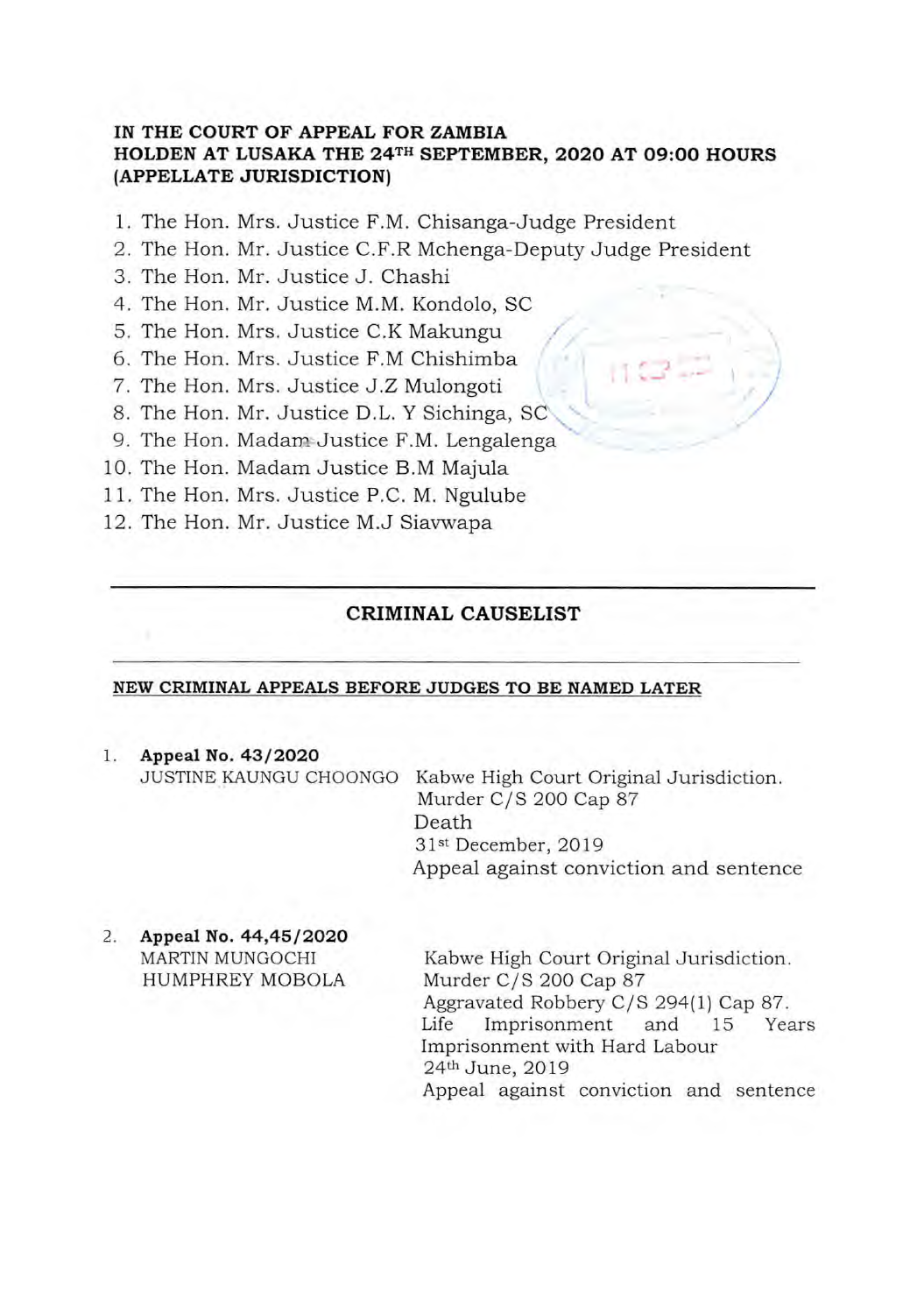**3. Appeal No. 48/2020** 

OLIVER MUTETESHA Lusaka High Court Original Jurisdiction. Aggravated Robbery C/S 294 (1) Cap 87 15 Years Imprisonment with Hard Labour 24th September, 2018 Appeal against conviction and sentence

#### **ADJOURNED MATTERS**

**Appeal No. 38/2020** 

Micheal Manjabila

And

The People

- Adjourned from Ndola to Lusaka September Session Coming up for hearing

tew Caroline Namakando **CLERK OF SESSION**